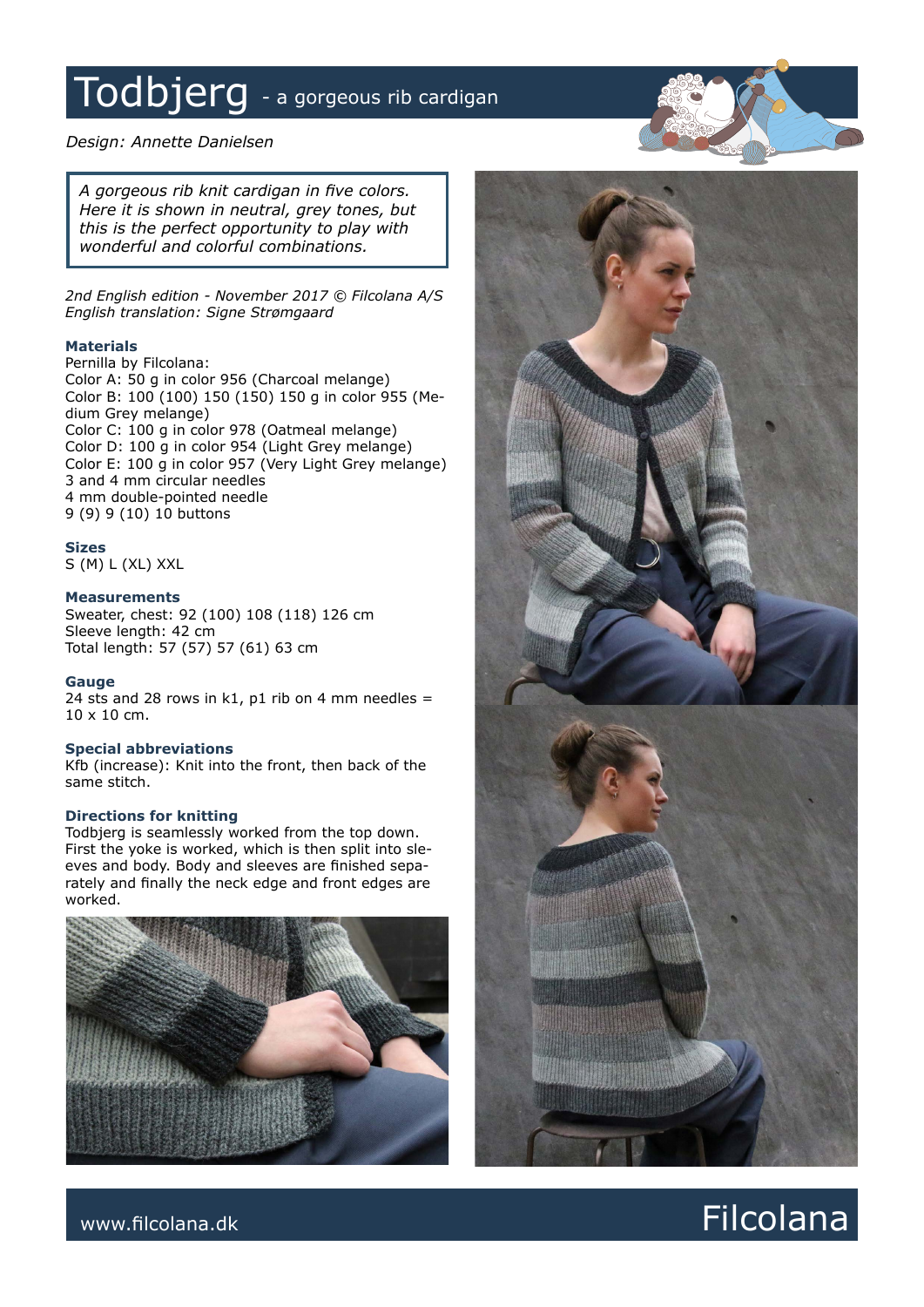# Todbjerg extensive the contract of the contract of the contract of the contract of the contract of the contract of the contract of the contract of the contract of the contract of the contract of the contract of the contrac

Cast on 57 (65) 73 (81) 89 sts on a 4 mm circular needle and color A.

Row 1 (WS):  $k2$ ,  $*pi$ ,  $k1$ <sup>\*</sup>. Repeat from  $*$  to  $*$ . End with p1, cast on 4 new sts in extension of the sts on the needle.

Row 2: k1,  $*pi$ , k1\*. Repeat from  $*$  to  $*$ . End by casting on 4 new sts in extension of the sts on the needle. Work 12 rows of rib in total. There are now 105 (113) 121 (129) 137 sts.

Row 3 (WS):  $k2$ ,  $*p1$ ,  $k1$ \*. Repeat from \* to \*. End with k1.

Row 4: k1,  $*pi$ , k1 $*$ . Repeat from  $*$  to  $*$ .

Size S (M) L: Work Row 3 once more. Break the yarn.

Size (XL) XXL: Work Row 3 – 4 once more. Work Row 3 one last time. Break the yarn.

### All sizes:

Change to color B.

1st increase round (RS): k1, \*kfb, p1\*. Repeat from \* to \*. There are now 157 (169) 181 (193) 205 sts. Work 15 (15) 15 (15) 17 rows of rib as Row 3 - 4. Break the yarn.

Change to color C.

Work the 2nd increase round the same as the 1st increase round. There are now 235 (253) 271 (289) 307 sts.

Work 15 (15) 15 (15) 17 rows of rib as Row 3 - 4. Break the yarn.

Change to color D.

3rd increase round (RS): k1, p1, \*kfb, p2\*. Repeat from \* to \*. End with kfb, k1. There are now 313 (337) 361 (385) 409 sts.

Work 9 (11) 13 (13) 13 rows of rib as Row 3 og 4. The work now measures 20 (21) 22 (23) 24 cm.



### **Split**

Split the work into body and sleeves from the RS: Work 47 (51) 55 (59) 63 sts in rib for the left front, slip 62 (66) 70 (74) 78 sts to a stitch holder for the sleeve, cast on 16 (18) 20 (22) 24 sts in extension of the sts on the needle, work 95 (103) 111 (119) 127 sts in rib for the back, slip 62 (66) 70 (74) 78 sts to a stitch holder for the sleeve, cast on 16 (18) 20 (22) 24 sts in extension of the sts on the needle, work 47 (51) 55 (59) 63 sts in rib for the right front.

### **Body**

Work another 5 (3) 1 (3) 3 rows in rib across the 221 (241) 261 (281) 301 sts of the body. Break the yarn.

Work with color E. Work 16 (16) 16 (18) 18 rows in staggered rib: Row 5 (RS):  $k2$ ,  $*p1$ ,  $k1$ <sup>\*</sup>. Repeat from  $*$  to  $*$ . End with k1. Row 6: k1,  $*pi$ , k1 $*$ . Repeat from  $*$  to  $*$ .

Stagger the rib at every color change. Change to color B. Work 16 (16) 16 (18) 18 rows. Change to color C. Work 16 (16) 16 (18) 18 rows. Change to color D. Work 16 (16) 16 (18) 18 rows. Change to color E. Work 16 (16) 16 (18) 18 rows. Change to color B. Work 16 rows. Bind off loosely in rib.

### **Right sleeve**

Move the sts from the right sleeve back on the 4 mm needle.

Pick up and knit 16 (18) 20 (22) 24 sts along the newly cast on sts in the armhole on the body, pick up 1 stitch in the transition to the sleeve sts, work in rib from the RS across the 62 (66) 70 (74) 78 sts for the sleeve, pick up 1 stitch in the transition to the newly picked up sts. There are now 80 (86) 92 (98) 104 sts.

Work 8 (10) 10 (12) 12 sts in rib across the newly picked up sts under the sleeve: \*p1, k1\*. Repeat from  $*$  to  $*$ . Place a marker for the beginning of the round.

Work in the round in rib. Work 5 (3) 1 (3) 3 rounds of rib:  $*pi$ , k1 $*$ . Repeat from  $*$  to  $*$ . Break the yarn.

Work with color E. Work 3 rounds of staggered rib: \*k1, p1\*. Repeat from \* to \*.

Work 1st decrease round: p2tog, \*k1, p1\*. Repeat from  $*$  to  $*$  to the last 2 sts of the round. Work k2tog tbl.

Work 5 (4) 4 (3) 3 round of rib:  $*pi$ , k1 $*$ . Repeat from \* to \*.

www.filcolana.dk **Filcolana.dk** Reserves and the set of the set of the set of the set of the set of the set of the set of the set of the set of the set of the set of the set of the set of the set of the set of the set of t